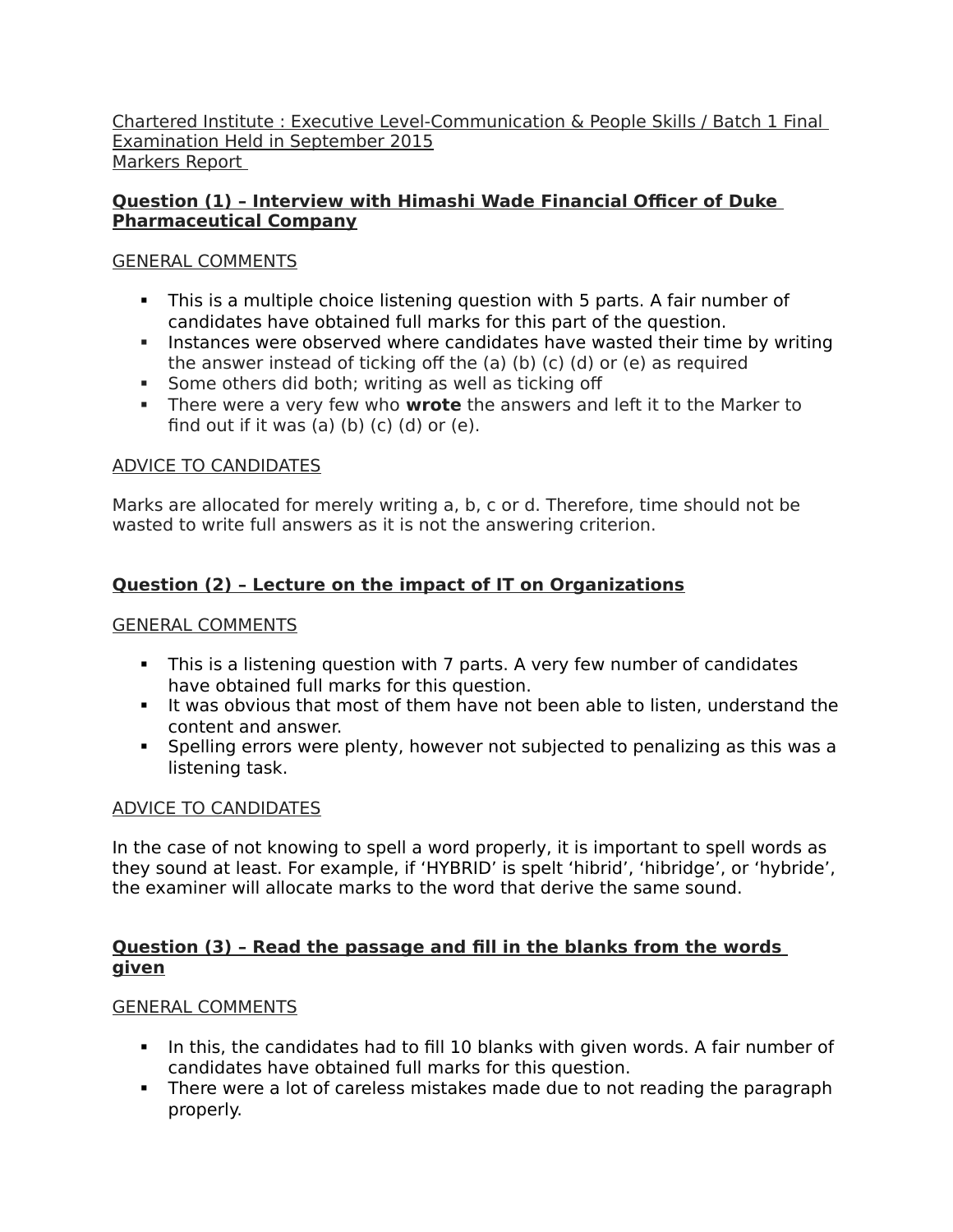# ADVICE TO CANDIDATES

It would have helped if you read the passage after filling in the blanks as it gives a clearer idea whether the selected word is suited or not.

## **Question (4) – Read given text on the importance of an independent audit and write the correct word in each line**

## GENERAL COMMENTS

- In this, the candidates had to identify the wrong word and write the correct form of the word. A fair number of candidates have obtained full marks for this question.
- This showcased the limited vocabulary skills of the majority of the students.

## ADVICE TO CANDIDATES

You need to expand your knowledge of grammatical formations of verbs, especially with regards to your chosen careers. Reading business news would help you out in this aspect.

## **Question (5) – Read interview with the Director/CEO of Kanrich Company & answer given questions**

#### GENERAL COMMENTS

- In this, the candidates had to answer questions given based on an excerpt from an interview.
- Most have copied the text from the given excerpt and answered.
- Answers were not specific in most cases as they were copied from the text, and therefore marks were penalized.

#### ADVICE TO CANDIDATES

Where short answers are expected, your answer needs to be precise. Avoid writing long and winding sentences as it causes you to lose marks and time.

# **Question (6) – Read the passage on the Stock Market & answer questions given**

Overall comment : Satisfactory

#### GENERAL COMMENTS

In this, the candidates had to answer questions given based on a passage and the majority were successful in answering properly.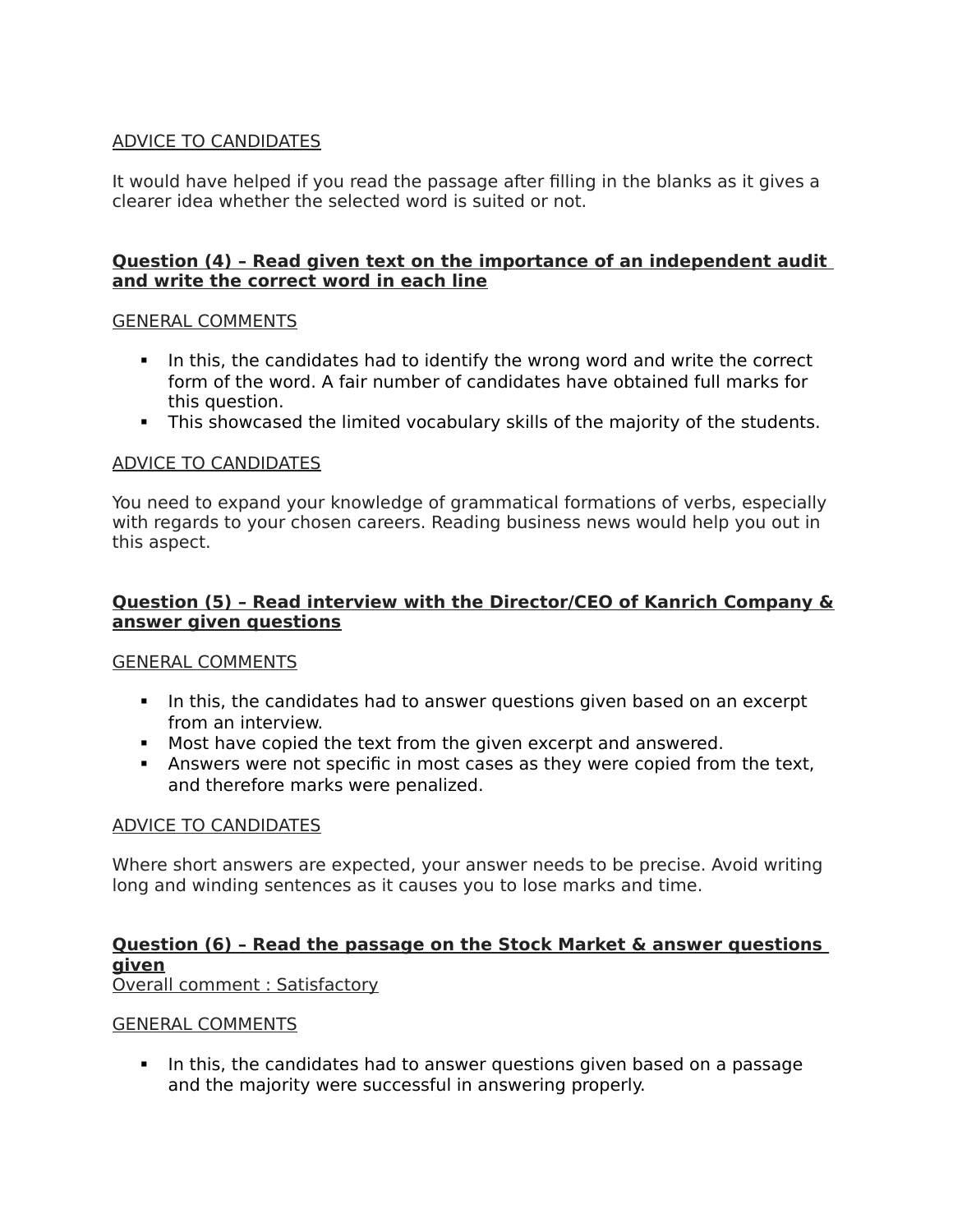- There were a fair number who have directly written extracts from the passage as the answers.
- Answers were not specific in most cases as they were copied from the text, and therefore marks were penalized.

## ADVICE TO CANDIDATES

Where short answers are expected, your answer needs to be precise. Avoid writing long and winding sentences as it causes you to lose marks and time.

## **Question (7) – Explain most salient points by interpreting graph of Companies X & Y**

## GENERAL COMMENTS

- In this, the candidates had to identify and explain the most salient points in a graph displaying the stock prices of two companies.
- No one obtained full marks for this and a very few didn't even attempt the question or stopped after writing 4-5 lines.
- Some failed to stay within the stipulated 150 words. Some were excused, but others who really went overboard far exceeding the required word count were penalised with a ½ mark or full mark as deemed fit.
- In general, students were missing the salient points/core areas of the two graphs. Some have missed the requirement entirely and written predictions based on the graphs.
- Some have analysed the graphs separately, but managed to stay within the requirement of the question.

#### ADVICE TO CANDIDATES

When you are asked to explain the salient points, you could have picked the points explain the behavior of the graph as a whole rather than giving individual analysis of the two companies.

Based on the required word count, you need to learn to contrive your answers to be precise and short.

Familiarize yourself with technical terms so that so that your answers are more professional. For example, most have not used terms such as steady growth, plunge, minor/major fluctuations, similar proportion, etc in explaining the graphs, which would have come in handy in making your answers more compact.

## **Question (8) – Write a paragraph on either of the topics; Challenges of online education or Job satisfaction equals wage**

#### GENERAL COMMENTS

Some have spent unnecessary words and time on introducing the topic.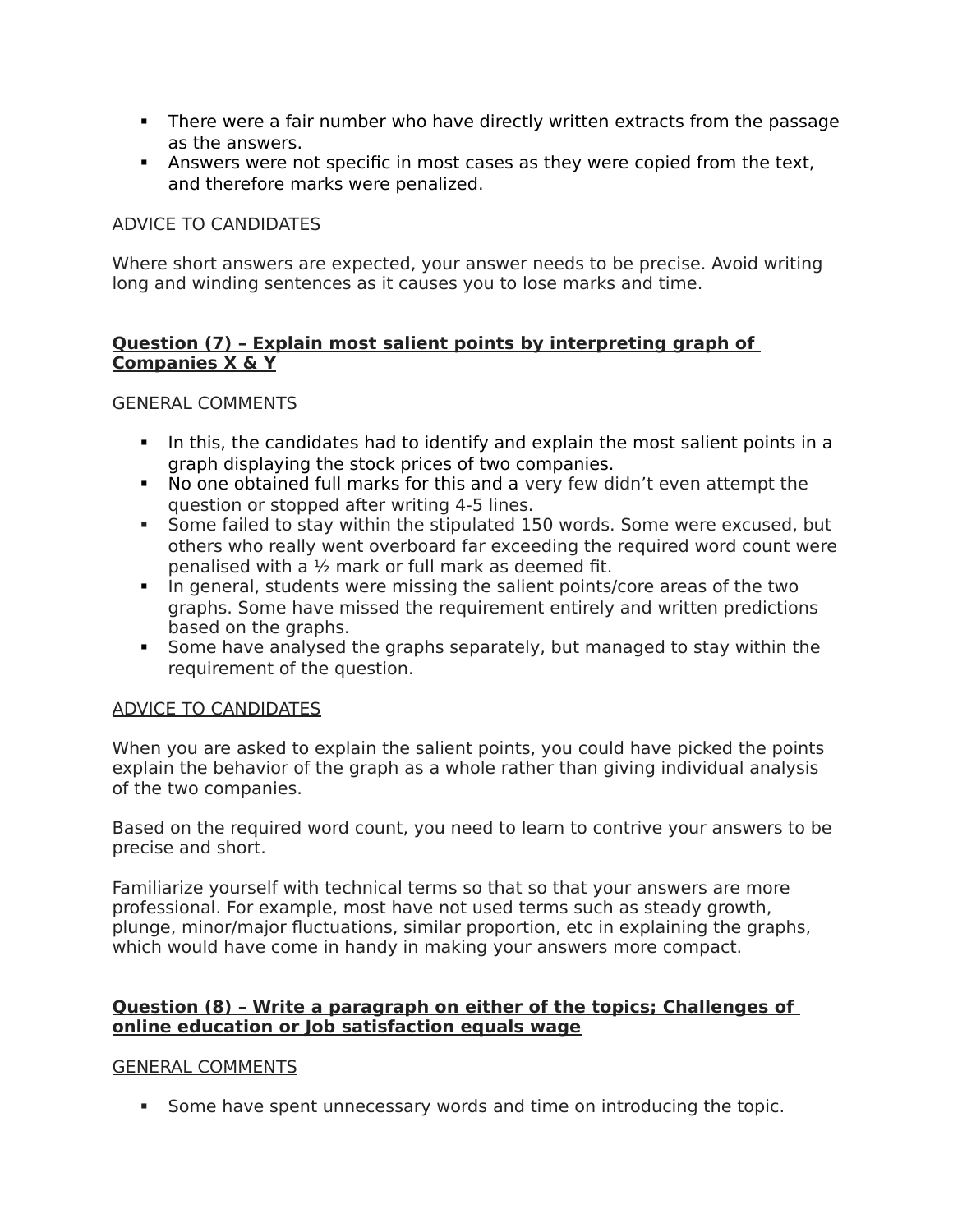- A fair number of those who selected 'Challenges of online education' went out of topic by giving advantages of online education and not challenges.
- Some failed to stay within the stipulated 150 words. Some were excused, but others who really went overboard far exceeding the required word count were penalised with a ½ mark or full mark as deemed fit.
- Most have not concluded the paragraph and lost marks as marks were awarded for the conclusion.

## ADVICE TO CANDIDATES

You need to identify the need of the question and ensure that you are within the parameters of the question when answering.

Based on the required word count, you need to learn to contrive your answers to be precise and short.

As the topics were covered in your book, most of you could have brought in solid points to express your views more clearly. You need to be clear in forming sentences. Where you are not grammatically strong, learn to use short sentences to form ideas.

Write neatly. It is difficult to award marks when the markers are straining to read what you have written.

## **Question (9) – Use the template provided and write a summary on the Economics of Sri Lanka**

#### GENERAL COMMENTS

- A very few didn't even attempt the question OR stopped after writing just a few lines.
- Most have copied directly from the paragraphs given without paraphrasing, but still have failed to pick the important points.
- Most were not good at writing a summary and this is an area they need to improve a lot.

#### ADVICE TO CANDIDATES

In a summary, it is important that you bring in the important points of the text you are referring. Try as much as possible to write in your own words rather than copying directly from the text given.

You need to read what you are writing to see whether there is a flow to the text. Most of you had this lacking.